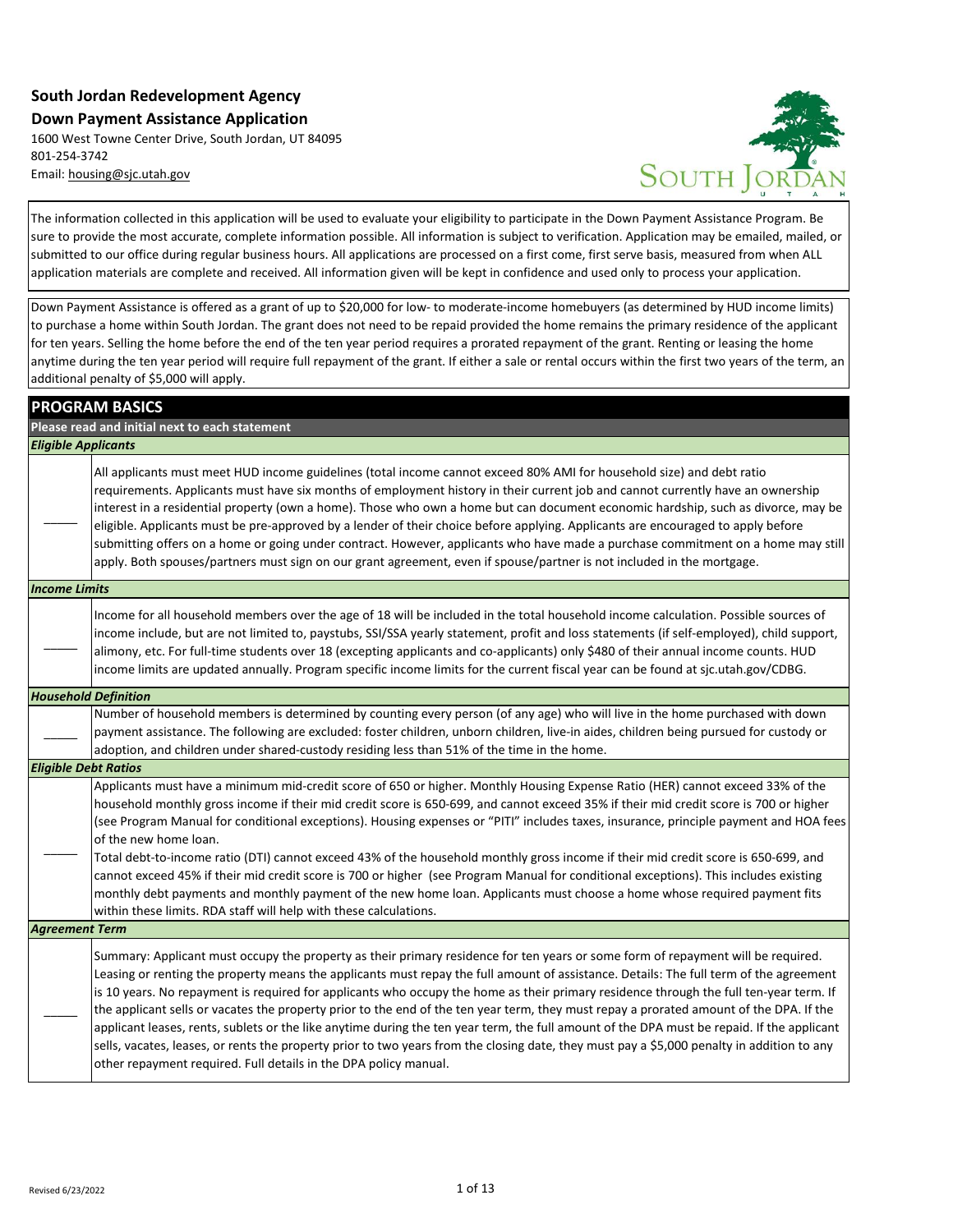| <b>Eligible Loans</b>  |                                                                                                                                             |
|------------------------|---------------------------------------------------------------------------------------------------------------------------------------------|
|                        | Only fixed rate loans are accepted in the program. No ARM's, owner-financed, or other loans are allowed. FHA, VA, Conventional, etc.        |
|                        | loans are acceptable. Non-occupant co-signers are not permitted.                                                                            |
| <b>Grant Amount</b>    |                                                                                                                                             |
|                        | The South Jordan RDA will provide qualified applicants with up to \$20,000 or 7.5% of the purchase price of the home (whichever is          |
|                        | less).                                                                                                                                      |
|                        | <b>Applicant Down Payment Requirements</b>                                                                                                  |
|                        | Applicant must make a down payment of at least \$1,000 of their own funds towards the purchase of the home. Applicant's liquid assets       |
|                        | cannot exceed \$15,000 after closing.                                                                                                       |
|                        | <b>Homeowner Education</b>                                                                                                                  |
|                        | Applicant must enroll in and complete a homeowner education course from our approved list at their own expense. Applicant must              |
|                        | submit completion certificate before closing. Applicants who have begun but not yet finished the course can be conditionally approved       |
|                        | but must complete and submit certificate before closing.                                                                                    |
|                        | <b>DOCUMENTATION REQUIRED</b>                                                                                                               |
|                        | The following documents must be submitted with this application in order for the application to be complete.                                |
| <b>All Applicants:</b> |                                                                                                                                             |
|                        | Completed and signed application.                                                                                                           |
|                        | Copies of Federal Tax Returns for the immediately preceding three years.                                                                    |
|                        | Proof of income: Copies of paystubs for the immediately preceding three months for all working household members over 18 years of           |
|                        | age. Statements for all other types of income must also be submitted for the last three months, including but not limited to wages,         |
|                        | commissions, tips, bonuses, interest, social security, self-employment income, pension/retirement, unemployment, workers                    |
|                        | compensation, child support/alimony, adoption credits, etc.                                                                                 |
|                        | Copies of bank statements for the previous three months (all checking, savings, and investment accounts must be included regardless         |
|                        | of current balance). Documentation of all assets reported below must also be submitted.                                                     |
|                        | Homeownership Class certificate or receipt indicating course has begun.                                                                     |
|                        | Loan pre-approval letter from lender (dated within the last 30 days).                                                                       |
|                        | Documentation for all debts that shows outstanding amount and terms, including but not limited to credit card statements, loan              |
|                        | balances, etc.                                                                                                                              |
|                        | Proof of identity: birth certificate, driver's license, US-issued passport or permanent resident card for all household members plus Social |
|                        | Security Cards. Scanned copies are okay.                                                                                                    |
|                        | If applicable, submit the following:                                                                                                        |
|                        | Divorce decree.                                                                                                                             |
|                        | <b>Bankruptcy documentation</b>                                                                                                             |
|                        | If applicant has an accepted offer on a house, the following must be submitted. Purchase Contract should be submitted now along with any    |
|                        | other available materials. If needed, other materials may be submitted before final approval.                                               |
|                        | Real Estate Purchase Contract, including seller's disclosure form                                                                           |
|                        | Appraisal                                                                                                                                   |
|                        | Preliminary Title Report or Commitment for Title Insurance (PR)                                                                             |
|                        | <b>Standard Flood Hazard Determination Form</b>                                                                                             |
|                        | Home inspection report                                                                                                                      |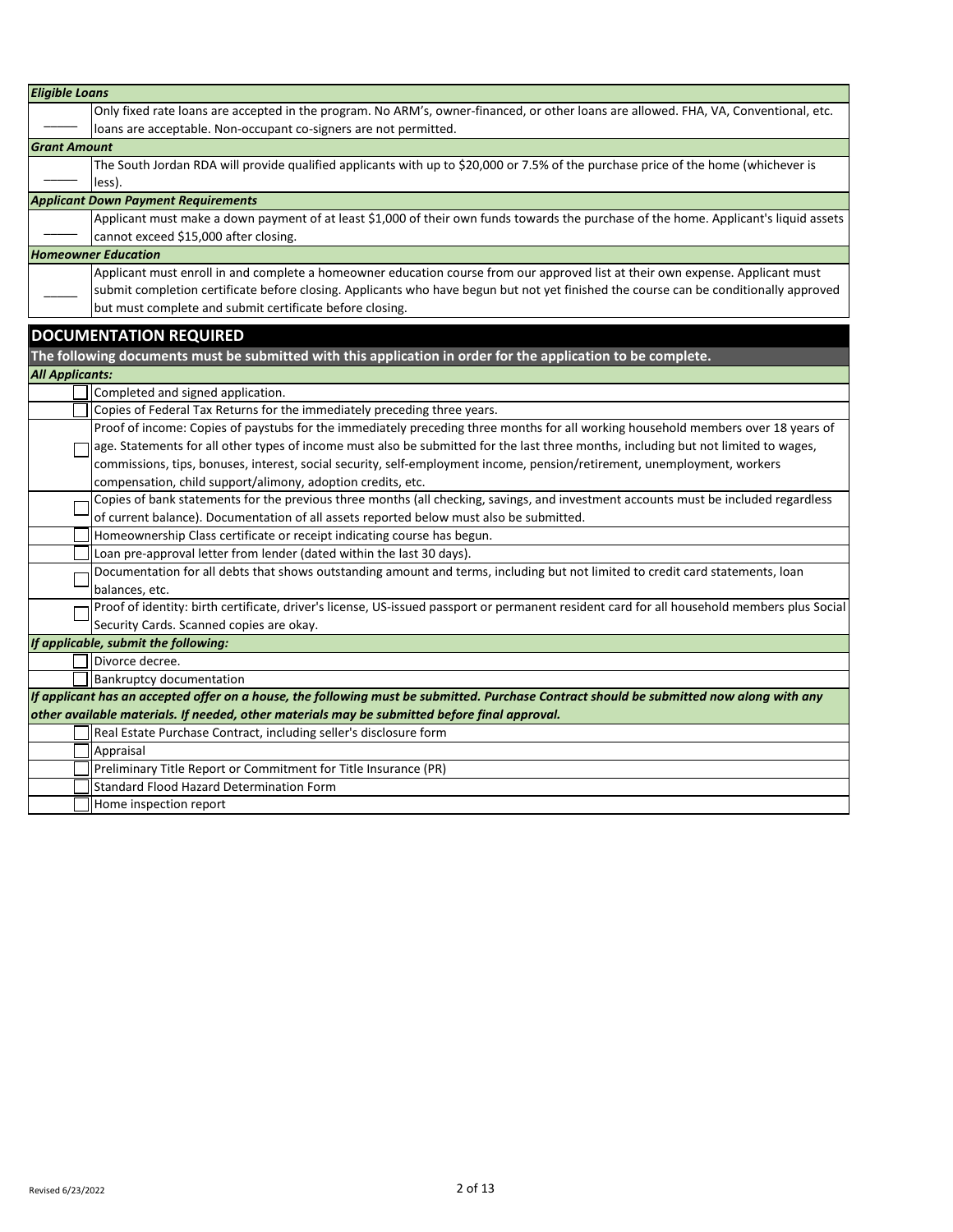|                                                                      |                              | <b>SECTION 1: Applicant and Co-Applicant</b>                                                                                                                                                                                                                                         |                        |                              |                   |                     |                                          |                   |                                        |  |           |  |
|----------------------------------------------------------------------|------------------------------|--------------------------------------------------------------------------------------------------------------------------------------------------------------------------------------------------------------------------------------------------------------------------------------|------------------------|------------------------------|-------------------|---------------------|------------------------------------------|-------------------|----------------------------------------|--|-----------|--|
|                                                                      | <b>Applicant Information</b> |                                                                                                                                                                                                                                                                                      |                        |                              |                   |                     |                                          |                   |                                        |  |           |  |
| Name of Applicant:                                                   |                              | Last:                                                                                                                                                                                                                                                                                |                        |                              |                   | First:              |                                          |                   | Middle:                                |  |           |  |
| Phone:                                                               |                              |                                                                                                                                                                                                                                                                                      |                        |                              |                   | Alt Phone:          |                                          |                   |                                        |  |           |  |
| Email:                                                               |                              |                                                                                                                                                                                                                                                                                      |                        |                              |                   |                     |                                          |                   |                                        |  |           |  |
| <b>Current Street</b><br>Address:                                    |                              |                                                                                                                                                                                                                                                                                      |                        |                              |                   | City:               |                                          |                   | State:                                 |  | Zip:      |  |
|                                                                      |                              | Time at current address (in years):                                                                                                                                                                                                                                                  |                        |                              |                   | Monthly payment: \$ |                                          |                   |                                        |  |           |  |
|                                                                      |                              |                                                                                                                                                                                                                                                                                      |                        |                              | Own               |                     | Rent                                     |                   | Live with Family                       |  |           |  |
|                                                                      |                              | Type (check only one):                                                                                                                                                                                                                                                               |                        |                              | Other (describe): |                     |                                          |                   |                                        |  |           |  |
| Former Street<br>Address (if at current<br>address less than 2 yrs): |                              |                                                                                                                                                                                                                                                                                      |                        |                              |                   | City:               |                                          |                   | State:                                 |  | Zip:      |  |
|                                                                      |                              | Time at former address (in years):                                                                                                                                                                                                                                                   |                        |                              |                   | Monthly payment: \$ |                                          |                   |                                        |  |           |  |
|                                                                      |                              |                                                                                                                                                                                                                                                                                      |                        |                              | Own               | ो                   | Rent                                     |                   | Live with Family                       |  |           |  |
|                                                                      |                              | Type (check only one):                                                                                                                                                                                                                                                               |                        |                              | Other (describe): |                     |                                          |                   |                                        |  |           |  |
| Name and address of current<br>employer:                             |                              |                                                                                                                                                                                                                                                                                      |                        |                              |                   |                     |                                          |                   | Annual income: \$                      |  |           |  |
|                                                                      | Full-time or part-time?      |                                                                                                                                                                                                                                                                                      |                        |                              |                   |                     | Social Security #:                       |                   |                                        |  |           |  |
|                                                                      |                              | Position/title:                                                                                                                                                                                                                                                                      |                        |                              |                   |                     |                                          |                   |                                        |  |           |  |
|                                                                      |                              | Employer's phone:                                                                                                                                                                                                                                                                    |                        |                              |                   |                     | Type of business:                        |                   |                                        |  |           |  |
|                                                                      |                              |                                                                                                                                                                                                                                                                                      |                        | # years in current position: |                   |                     | # years employed in this industry:       |                   |                                        |  |           |  |
|                                                                      |                              | Name and address of previous employer (if<br>at current employer less than 2 years):                                                                                                                                                                                                 |                        |                              |                   |                     |                                          |                   |                                        |  |           |  |
|                                                                      |                              |                                                                                                                                                                                                                                                                                      | # years in former job: |                              |                   |                     |                                          | Business phone #: |                                        |  |           |  |
|                                                                      |                              | Note: The following information is requested for monitoring our compliance with equal credit opportunity and fair housing laws. Federal Law<br>prohibits the City from discriminating based on race, color, national origin, religion, gender, disability status or familial status. |                        |                              |                   |                     |                                          |                   |                                        |  |           |  |
|                                                                      | Marital status (check one):  |                                                                                                                                                                                                                                                                                      |                        | Married                      |                   |                     | Unmarried (single, divorced, or widowed) |                   |                                        |  | Separated |  |
| Gender:                                                              |                              | Male                                                                                                                                                                                                                                                                                 |                        | Female                       | Hispanic?         |                     | Yes                                      |                   | <b>No</b>                              |  |           |  |
|                                                                      |                              | Race/National Origin (check one):                                                                                                                                                                                                                                                    |                        |                              |                   |                     |                                          |                   |                                        |  |           |  |
|                                                                      |                              | White                                                                                                                                                                                                                                                                                |                        |                              |                   |                     |                                          |                   | Native Hawaiian/Other Pacific Islander |  |           |  |
|                                                                      |                              | <b>Black/African American</b>                                                                                                                                                                                                                                                        |                        |                              |                   |                     | American Indian/Alaskan Native           |                   |                                        |  |           |  |
|                                                                      | $\sim$                       | Asian                                                                                                                                                                                                                                                                                |                        |                              |                   |                     | Other/Multi-Racial                       |                   |                                        |  |           |  |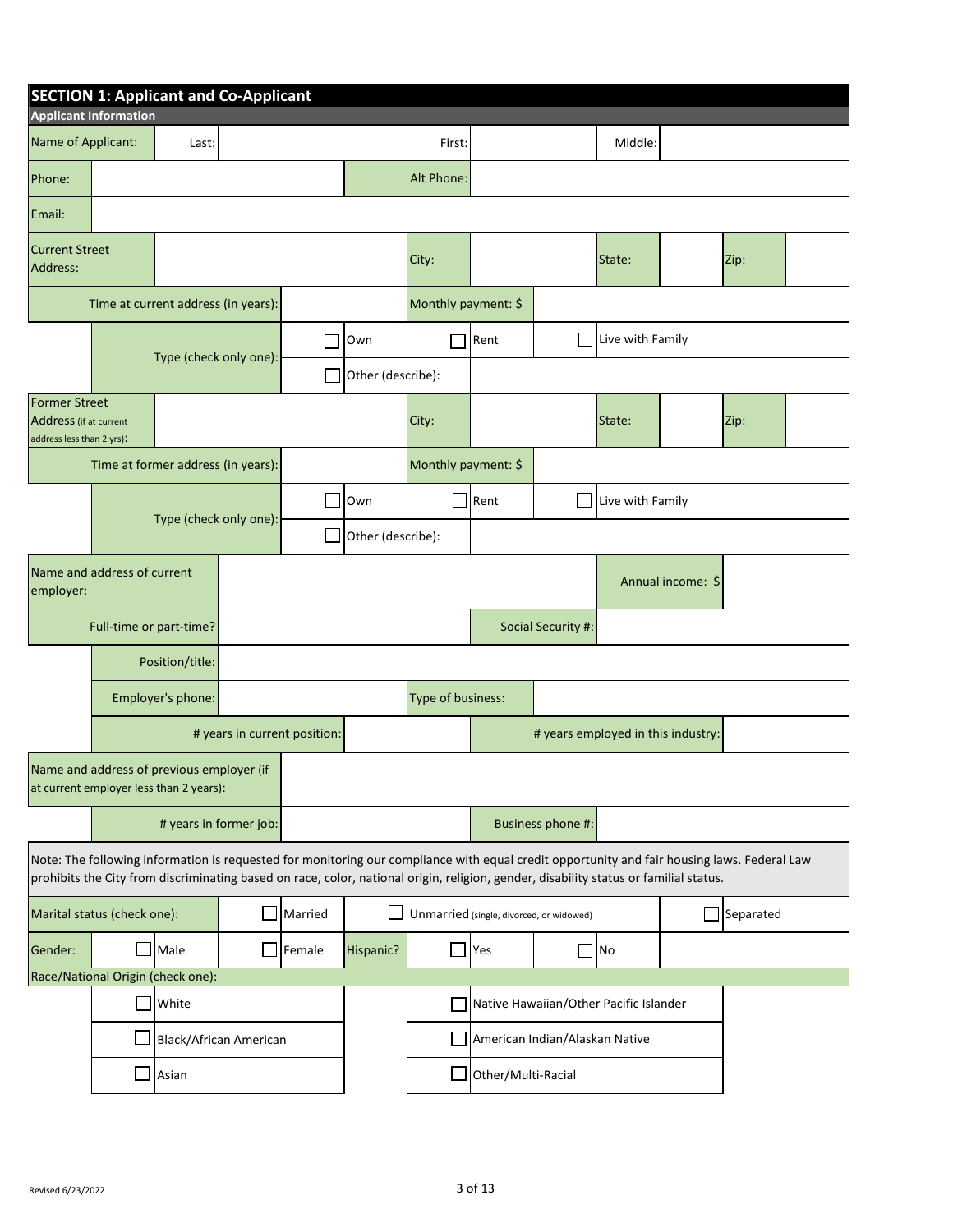|                                                                      | <b>Co-Applicant Information:</b>                                                     |                               |                        |                              |                   |                     |                                                                                                                                                                                                                                                                                      |                    |                                    |                   |           |  |
|----------------------------------------------------------------------|--------------------------------------------------------------------------------------|-------------------------------|------------------------|------------------------------|-------------------|---------------------|--------------------------------------------------------------------------------------------------------------------------------------------------------------------------------------------------------------------------------------------------------------------------------------|--------------------|------------------------------------|-------------------|-----------|--|
|                                                                      | Name of Co-Applicant:                                                                |                               | Last:                  |                              |                   |                     | First:                                                                                                                                                                                                                                                                               |                    |                                    | Middle:           |           |  |
| Phone:                                                               |                                                                                      |                               |                        |                              |                   | Alt Phone:          |                                                                                                                                                                                                                                                                                      |                    |                                    |                   |           |  |
| Email:                                                               |                                                                                      |                               |                        |                              |                   |                     |                                                                                                                                                                                                                                                                                      |                    |                                    |                   |           |  |
| <b>Current Street</b><br>Address:                                    |                                                                                      |                               |                        |                              |                   | City:               |                                                                                                                                                                                                                                                                                      |                    | State:                             |                   | Zip:      |  |
|                                                                      | Time at current address (in years):                                                  |                               |                        |                              |                   | Monthly payment: \$ |                                                                                                                                                                                                                                                                                      |                    |                                    |                   |           |  |
|                                                                      |                                                                                      |                               |                        |                              | Own               |                     | Rent<br>Live with Family                                                                                                                                                                                                                                                             |                    |                                    |                   |           |  |
|                                                                      |                                                                                      | Type (check only one):        |                        |                              | Other (describe): |                     |                                                                                                                                                                                                                                                                                      |                    |                                    |                   |           |  |
| Former Street<br>Address (if at current<br>address less than 2 yrs): |                                                                                      |                               |                        |                              |                   | City:               |                                                                                                                                                                                                                                                                                      |                    | State:                             |                   | Zip:      |  |
|                                                                      | Time at former address (in years):                                                   |                               |                        |                              |                   | Monthly payment: \$ |                                                                                                                                                                                                                                                                                      |                    |                                    |                   |           |  |
|                                                                      |                                                                                      | Type (check only one):        |                        |                              | Own               |                     | Rent                                                                                                                                                                                                                                                                                 |                    | Live with Family                   |                   |           |  |
|                                                                      |                                                                                      |                               |                        |                              | Other (describe): |                     |                                                                                                                                                                                                                                                                                      |                    |                                    |                   |           |  |
| employer:                                                            | Name and address of current                                                          |                               |                        |                              |                   |                     |                                                                                                                                                                                                                                                                                      |                    |                                    | Annual income: \$ |           |  |
|                                                                      | Full-time or part-time?                                                              |                               |                        |                              |                   |                     |                                                                                                                                                                                                                                                                                      | Social Security #: |                                    |                   |           |  |
|                                                                      |                                                                                      | Position/title:               |                        |                              |                   |                     |                                                                                                                                                                                                                                                                                      |                    |                                    |                   |           |  |
|                                                                      |                                                                                      | Employer's phone:             |                        |                              | Type of business: |                     |                                                                                                                                                                                                                                                                                      |                    |                                    |                   |           |  |
|                                                                      |                                                                                      |                               |                        | # years in current position: |                   |                     |                                                                                                                                                                                                                                                                                      |                    | # years employed in this industry: |                   |           |  |
|                                                                      | Name and address of previous employer (if<br>at current employer less than 2 years): |                               |                        |                              |                   |                     |                                                                                                                                                                                                                                                                                      |                    |                                    |                   |           |  |
|                                                                      |                                                                                      |                               | # years in former job: |                              |                   |                     |                                                                                                                                                                                                                                                                                      | Business phone #:  |                                    |                   |           |  |
|                                                                      |                                                                                      |                               |                        |                              |                   |                     | Note: The following information is requested for monitoring our compliance with equal credit opportunity and fair housing laws. Federal Law<br>prohibits the City from discriminating based on race, color, national origin, religion, gender, disability status or familial status. |                    |                                    |                   |           |  |
|                                                                      | Marital status (check one):                                                          |                               |                        | Married                      |                   |                     | Unmarried (single, divorced, or widowed)                                                                                                                                                                                                                                             |                    |                                    |                   | Separated |  |
| Gender:                                                              |                                                                                      | Male                          |                        | Female                       | Hispanic?         | $\blacksquare$      | Yes                                                                                                                                                                                                                                                                                  |                    | No                                 |                   |           |  |
|                                                                      | Race/National Origin (check one):                                                    |                               |                        |                              |                   |                     |                                                                                                                                                                                                                                                                                      |                    |                                    |                   |           |  |
|                                                                      |                                                                                      | White                         |                        |                              |                   |                     | Native Hawaiian/Other Pacific Islander                                                                                                                                                                                                                                               |                    |                                    |                   |           |  |
|                                                                      |                                                                                      | <b>Black/African American</b> |                        |                              |                   |                     | American Indian/Alaskan Native                                                                                                                                                                                                                                                       |                    |                                    |                   |           |  |
|                                                                      | Asian                                                                                |                               |                        | Other/Multi-Racial           |                   |                     |                                                                                                                                                                                                                                                                                      |                    |                                    |                   |           |  |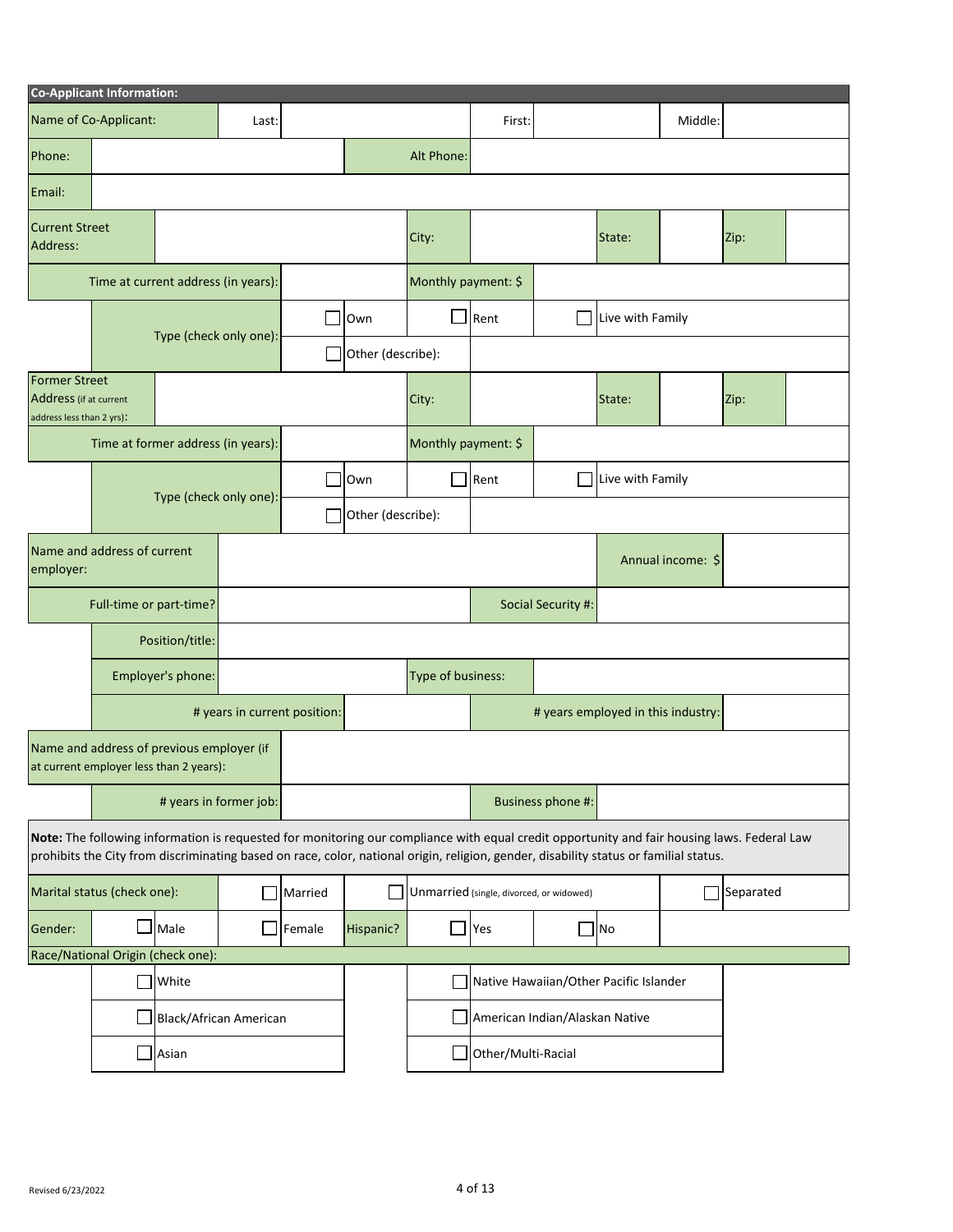## **SECTION 2: Household Composition**

**IMPORTANT:** List the heads of household (applicant and co-applicant) and all people who will live in the home purchased with down payment assistance. Give the relationship of each individual to the heads of household. Everyone who will live in the new home MUST be included. Complete information must be provided for each individual who will be living in the home regardless of age, relation, or ownership status. List Applicant and Co-Applicant first. If a full-time student over 18, note under relationship.

| Family<br>Member #                                                                                                                                                   | <b>Full Legal Name</b>                                 | Age |       | Relationship                  | Gender<br>(M/F) | <b>Disabled</b><br>(Y/N) | Social Security # |
|----------------------------------------------------------------------------------------------------------------------------------------------------------------------|--------------------------------------------------------|-----|-------|-------------------------------|-----------------|--------------------------|-------------------|
| $\mathbf{1}$                                                                                                                                                         |                                                        |     |       | Self                          |                 |                          |                   |
| $\overline{2}$                                                                                                                                                       |                                                        |     |       |                               |                 |                          |                   |
| $\overline{3}$                                                                                                                                                       |                                                        |     |       |                               |                 |                          |                   |
| $\overline{a}$                                                                                                                                                       |                                                        |     |       |                               |                 |                          |                   |
| 5                                                                                                                                                                    |                                                        |     |       |                               |                 |                          |                   |
| $6\phantom{1}6$                                                                                                                                                      |                                                        |     |       |                               |                 |                          |                   |
| $\overline{7}$                                                                                                                                                       |                                                        |     |       |                               |                 |                          |                   |
| $\bf 8$                                                                                                                                                              |                                                        |     |       |                               |                 |                          |                   |
|                                                                                                                                                                      | List additional members on a separate page if needed.  |     |       |                               |                 |                          |                   |
|                                                                                                                                                                      | Does anyone live with you now who is not listed above? |     | Y / N | If yes, please explain:       |                 |                          |                   |
| Does anyone plan to live with you in the future who is not listed<br>above?                                                                                          |                                                        |     | Y / N | If yes, please explain:       |                 |                          |                   |
| Have you or your co-applicant ever declared bankruptcy?                                                                                                              |                                                        |     | Y / N | If yes, date filed & explain: |                 |                          |                   |
| Are you or your co-applicant an employee of or related to an<br>employee of the South Jordan City Redevelopment Agency or any<br>elected South Jordan City Official? |                                                        |     |       | If yes, please explain:       |                 |                          |                   |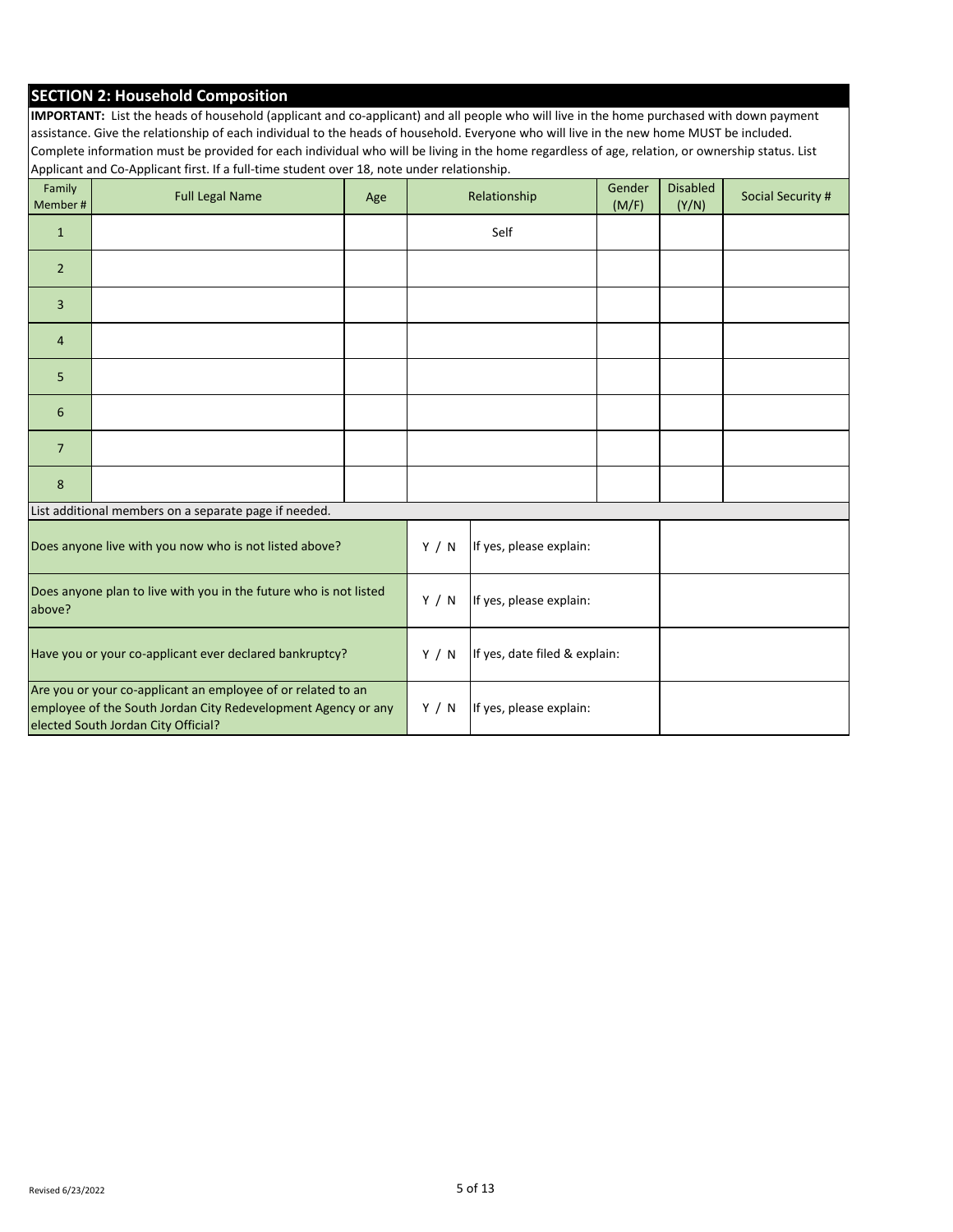## **SECTION 3: Financial Information**

## **Annual Income**

**IMPORTANT:** All adults 18 years and older who will be living in the home purchased with down payment assistance must complete the annual income information below and provide documentation for each source of income received (see "Documentation Required" checklist above). Any income (benefits/assistance) received on behalf of minor children in the household must also be included. Input information as an ANNUAL amount, except where indicated. Use a second sheet if needed.

| <b>Source</b>                     | <b>Applicant</b> |  |            | <b>Co-Applicant</b> |            | <b>Household Member #1</b><br>(18 or older) |            | <b>Household Member #2</b><br>(18 or older) |    | <b>Total</b> |  |
|-----------------------------------|------------------|--|------------|---------------------|------------|---------------------------------------------|------------|---------------------------------------------|----|--------------|--|
|                                   |                  |  |            |                     | Name:      |                                             | Name:      |                                             |    |              |  |
| Wages/Salary:                     | Hourly: \$       |  | Hourly: \$ |                     | Hourly: \$ |                                             | Hourly: \$ |                                             |    |              |  |
|                                   | Annual: \$       |  | Annual: \$ |                     | Annual: \$ |                                             | Annual: \$ |                                             | \$ |              |  |
| Overtime Pay:                     | Annual: \$       |  | Annual: \$ |                     | Annual: \$ |                                             | Annual: \$ |                                             | \$ |              |  |
| Tips/Commissions/Bonuses          | Annual: \$       |  | Annual: \$ |                     | Annual: \$ |                                             | Annual: \$ |                                             | \$ |              |  |
| Social Security/Disability        | Annual: \$       |  | Annual: \$ |                     | Annual: \$ |                                             | Annual: \$ |                                             | \$ |              |  |
| <b>Retirement Funds/Pensions:</b> | Annual: \$       |  | Annual: \$ |                     | Annual: \$ |                                             | Annual: \$ |                                             | \$ |              |  |
| Unemployment/Work Comp:           | Annual: \$       |  | Annual: \$ |                     | Annual: \$ |                                             | Annual: \$ |                                             | \$ |              |  |
| Alimony/Child Support:            | Annual: \$       |  | Annual: \$ |                     | Annual: \$ |                                             | Annual: \$ |                                             | \$ |              |  |
| Other:                            | Annual: \$       |  | Annual: \$ |                     | Annual: \$ |                                             | Annual: \$ |                                             | \$ |              |  |
| TOTAL (based on annual amts):     | \$               |  | \$         |                     | Ş          |                                             | Ş          |                                             | \$ |              |  |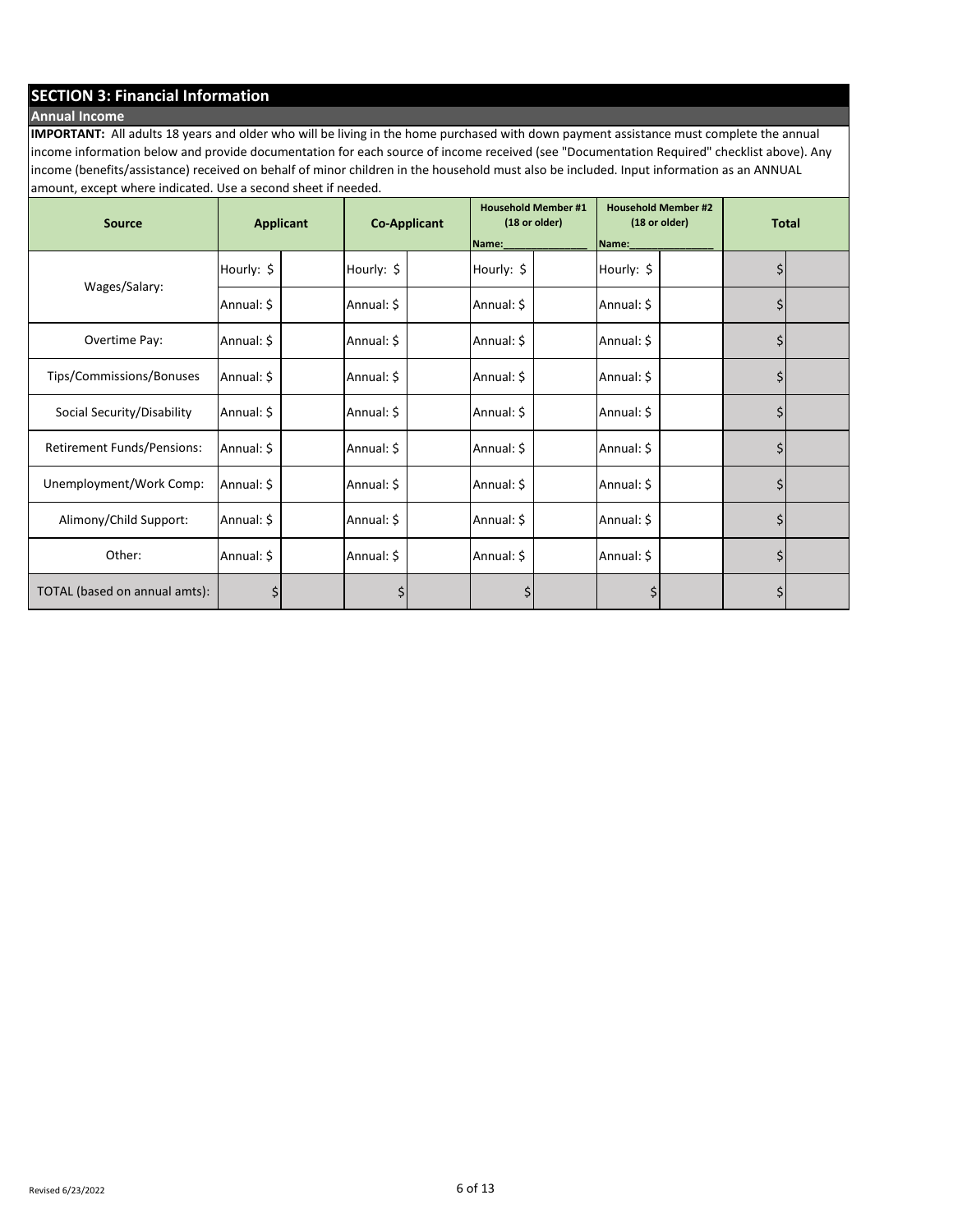#### **Debt Summary**

IMPORTANT: Information will be verified by a credit report. List all creditors owed, including student loans, credit cards, car loans, personal loans, etc. Include information for all adults 18 and older who will be living in the home. Provide documentation, such as a statement, for each creditor. If student loan is deferred for one or more years, include documentation of this with application.

| <b>Creditor</b>                             | <b>Original Balance</b> | <b>Current Balance</b> | <b>Due Date</b> | <b>Monthly Payment</b> | <b>Past Due Amount</b> |  |  |
|---------------------------------------------|-------------------------|------------------------|-----------------|------------------------|------------------------|--|--|
| Rent or Mortgage:                           | \$                      | \$                     |                 | \$                     | \$                     |  |  |
| Car Payment #1:                             | \$                      | \$                     |                 | \$                     | \$                     |  |  |
| Car Payment #2:                             | \$                      | \$                     |                 | \$                     | \$                     |  |  |
| <b>Student Loan:</b>                        | \$                      | \$                     |                 | \$                     | \$                     |  |  |
| Consolidation Loan:                         | \$                      | \$                     |                 | \$                     | \$                     |  |  |
| Credit Card #1:                             | \$                      | \$                     |                 | \$                     | \$                     |  |  |
| Credit Card #2:                             | \$                      | \$                     |                 | \$                     | \$                     |  |  |
| Taxes Owed:                                 | \$                      | \$                     |                 | \$                     | \$                     |  |  |
| Insurance:                                  | \$                      | \$                     |                 | \$                     | \$                     |  |  |
| Utilities:                                  | \$                      | \$                     |                 | \$                     | \$                     |  |  |
| Monthly Child Support:                      | \$                      | \$                     |                 | \$                     | \$                     |  |  |
| Monthly Child Care:                         | \$                      | \$                     |                 | \$                     | \$                     |  |  |
| Other:                                      | \$                      | \$                     |                 | \$                     | \$                     |  |  |
| Other:                                      | \$                      | \$                     |                 | \$                     | \$                     |  |  |
| Other:                                      | \$                      | \$                     |                 | \$                     | \$                     |  |  |
| <b>TOTAL:</b>                               | \$                      | \$                     |                 | \$                     | \$                     |  |  |
| <b>Explanation of any past due amounts:</b> |                         |                        |                 |                        |                        |  |  |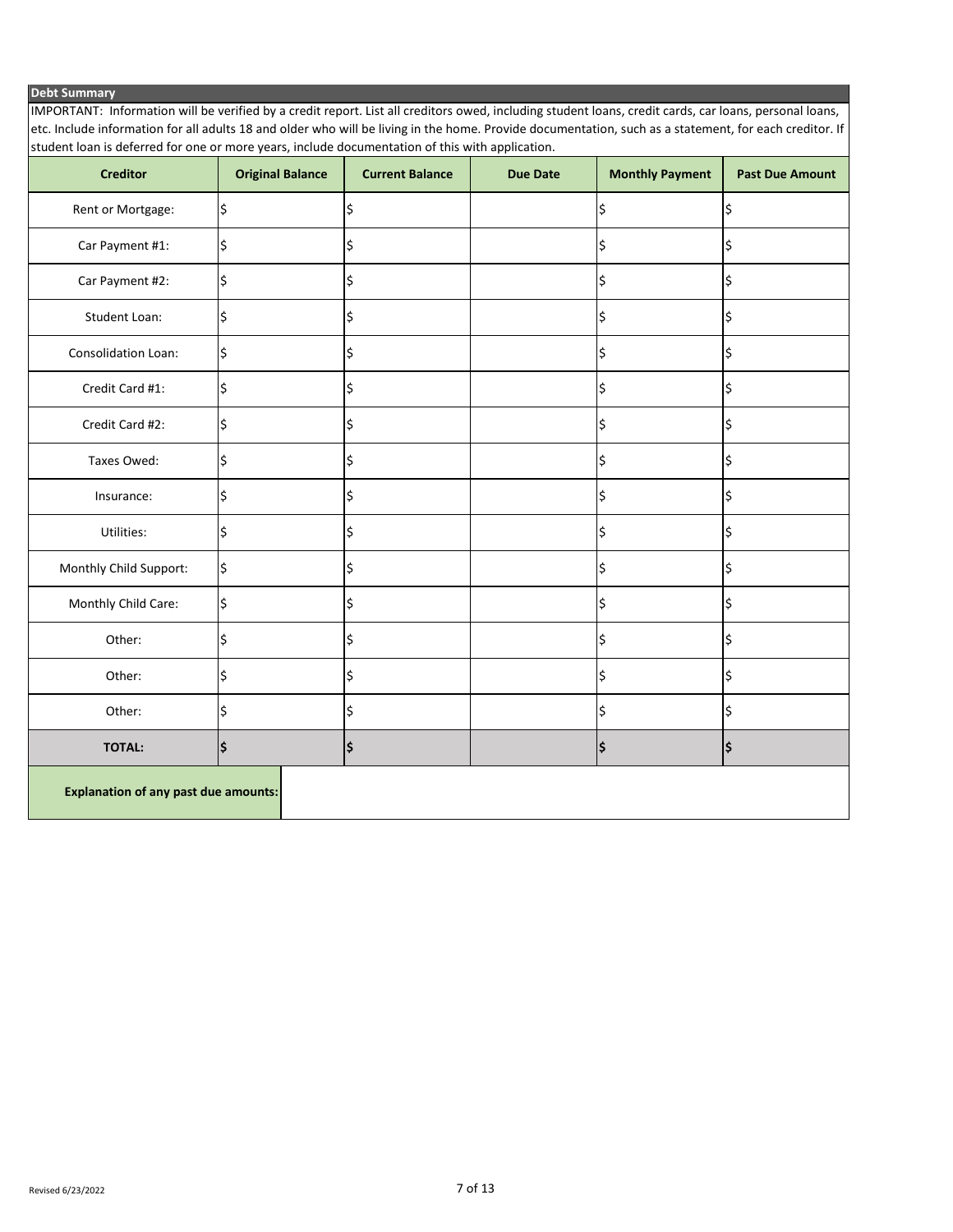| Statement of the Family S Current Combined Financial Condition<br>ASSETS: Include documentation for all assets with application. |    |  |  |  |  |  |  |
|----------------------------------------------------------------------------------------------------------------------------------|----|--|--|--|--|--|--|
| <b>Monetary Assets</b>                                                                                                           |    |  |  |  |  |  |  |
| 1. Cash                                                                                                                          |    |  |  |  |  |  |  |
| Checking \$                                                                                                                      |    |  |  |  |  |  |  |
| Savings \$                                                                                                                       |    |  |  |  |  |  |  |
| On Hand $\frac{1}{2}$                                                                                                            |    |  |  |  |  |  |  |
| Other <sup>5</sup>                                                                                                               |    |  |  |  |  |  |  |
| <b>TOTAL CASH</b> S                                                                                                              |    |  |  |  |  |  |  |
| 2. Investments                                                                                                                   |    |  |  |  |  |  |  |
| Savings Bonds \$                                                                                                                 |    |  |  |  |  |  |  |
| Stocks & Bonds \$                                                                                                                |    |  |  |  |  |  |  |
| Mutual Funds \$                                                                                                                  |    |  |  |  |  |  |  |
| Life Insurance   \$                                                                                                              |    |  |  |  |  |  |  |
| Annuities \$                                                                                                                     |    |  |  |  |  |  |  |
| Other <sup>5</sup>                                                                                                               |    |  |  |  |  |  |  |
| Other <sup>5</sup>                                                                                                               |    |  |  |  |  |  |  |
| <b>TOTAL INVESTMENTS</b>                                                                                                         |    |  |  |  |  |  |  |
| 3. Accumulation in Company Profit-Sharing Plan                                                                                   | \$ |  |  |  |  |  |  |
| <b>TOTAL PROFIT-SHARING S</b>                                                                                                    |    |  |  |  |  |  |  |
| <b>Fixed Assets</b>                                                                                                              |    |  |  |  |  |  |  |
| 4. Home and Property                                                                                                             | \$ |  |  |  |  |  |  |
| 5. Other Real Estate Investment                                                                                                  | \$ |  |  |  |  |  |  |
| 6. Personal property held as an investment                                                                                       | \$ |  |  |  |  |  |  |
| 7. Ownership Interests in Small Business                                                                                         | \$ |  |  |  |  |  |  |
| <b>TOTAL FIXED ASSETS</b> \$                                                                                                     |    |  |  |  |  |  |  |
| <b>TOTAL ASSETS OF FAMILY S</b>                                                                                                  |    |  |  |  |  |  |  |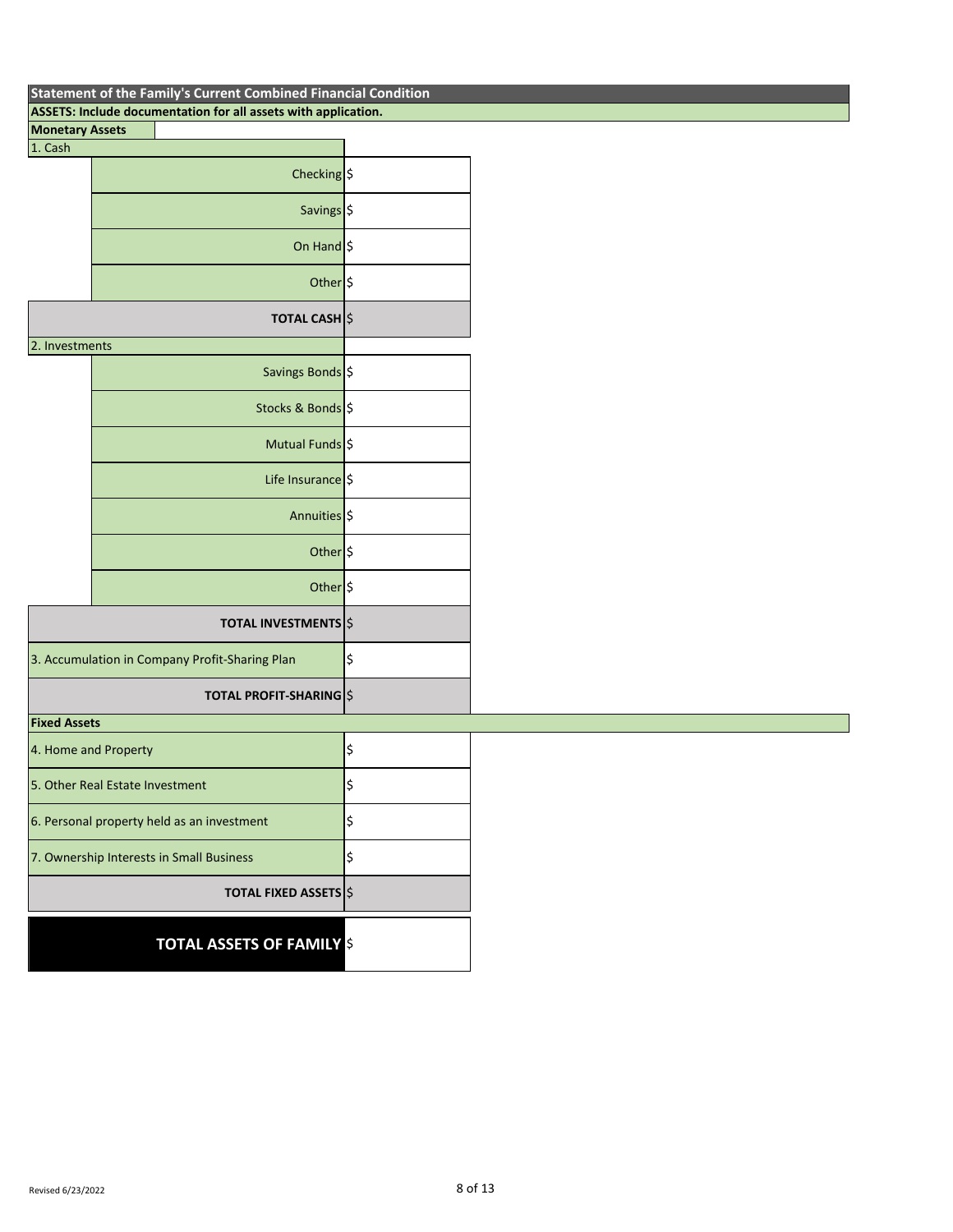# **Liabilities**

| 9. Monthly Bills |                                     |  |
|------------------|-------------------------------------|--|
|                  | Rent \$                             |  |
|                  | Utilities \$                        |  |
|                  | Child Care \$                       |  |
|                  | Credit Cards \$                     |  |
|                  | Insurance \$                        |  |
|                  | Taxes \$                            |  |
|                  | Child Support or Alimony \$         |  |
|                  | Other \$                            |  |
|                  | <b>TOTAL MONTHLY BILLS</b> \$       |  |
|                  | 10. Installment Loans (Balance Due) |  |
|                  | Auto \$                             |  |
|                  | Other \$                            |  |
|                  | Other \$                            |  |
|                  | Other \$                            |  |
|                  | <b>TOTAL INSTALLMENT LOANS</b>      |  |
|                  | 11. Loans (Balance Due)             |  |
|                  | Education \$                        |  |
|                  | Bank  \$                            |  |
|                  | Other \$                            |  |
|                  | Other <sub>S</sub>                  |  |
|                  | <b>TOTAL LOANS</b>                  |  |
|                  | 12. Mortgages (Balance Due)         |  |
|                  | Home <sub>S</sub>                   |  |
|                  | Other \$                            |  |
|                  | Other \$                            |  |
|                  | <b>TOTAL MORTGAGES</b> \$           |  |
|                  |                                     |  |

# **TOTAL LIABILITIES OF FAMILY** \$

| <b>Staff Use Only</b>            |  |  |  |  |  |
|----------------------------------|--|--|--|--|--|
| Total Assets of Family \$        |  |  |  |  |  |
| minus                            |  |  |  |  |  |
| Total Liabilities of Family   \$ |  |  |  |  |  |
| equals                           |  |  |  |  |  |
| Net Worth of Family \$           |  |  |  |  |  |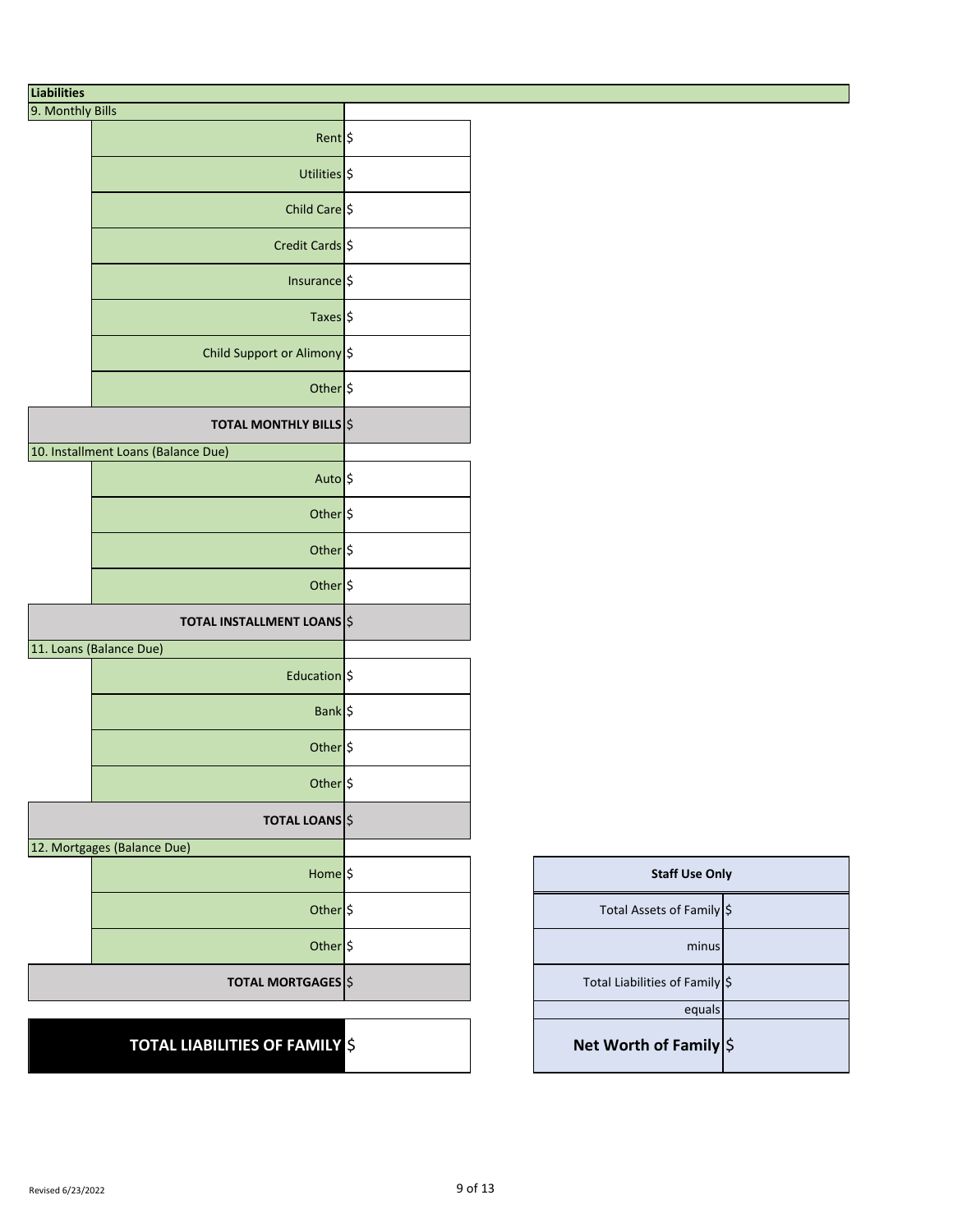## **SECTION 4: Family Size and Income Requirements**

**IMPORTANT:** To qualify for RDA funds, we are required to determine income eligibility based upon the number of persons who will occupy the house and total household income. Ranges are based on a percent of the Salt Lake Area median income. Please check the total number of persons who will be occupying the residence, then, along that line, check the range that most accurately reflects the total household income of all persons 18 years of age or order.

| <b>Total Household Income</b> |                           |                                             |                    |                    |  |  |  |  |
|-------------------------------|---------------------------|---------------------------------------------|--------------------|--------------------|--|--|--|--|
| Household<br>size             | <b>Extremely Low (30%</b> | Very Low (50%)                              | Low/Moderate (80%) | Ineligible (>80%)  |  |  |  |  |
|                               | $$0-21,500$               | \$21,501-35,850                             | \$35,851-57,350    | \$57,351 or above  |  |  |  |  |
|                               | $$0-24,600$               | \$24,601-41,000                             | \$41,001-65,550    | \$65,551 or above  |  |  |  |  |
|                               | $$0-27,650$               | \$27,651-46,100                             | \$46,101-73,750    | \$73,751 or above  |  |  |  |  |
|                               | \$0-30,700                | \$30,701-51,200                             | \$51,201-81,900    | \$81,901 or above  |  |  |  |  |
|                               | $$0-33,200$               | \$33,201-55,300                             | \$55,301-88,500    | \$88,501 or above  |  |  |  |  |
|                               | $$0-37,190$               | \$37,191-59,400                             | \$59,401-95,050    | \$95,051 or above  |  |  |  |  |
|                               | $$0-41,910$               | \$41,911-63,500                             | \$63,501-101,600   | \$101,601 or above |  |  |  |  |
| $8+$                          | \$0-46,630                | \$46,631-67,600                             | \$67,601-108,150   | \$108,151 or above |  |  |  |  |
|                               |                           | Ranges effective 7/1/2022 through 6/30/2023 |                    |                    |  |  |  |  |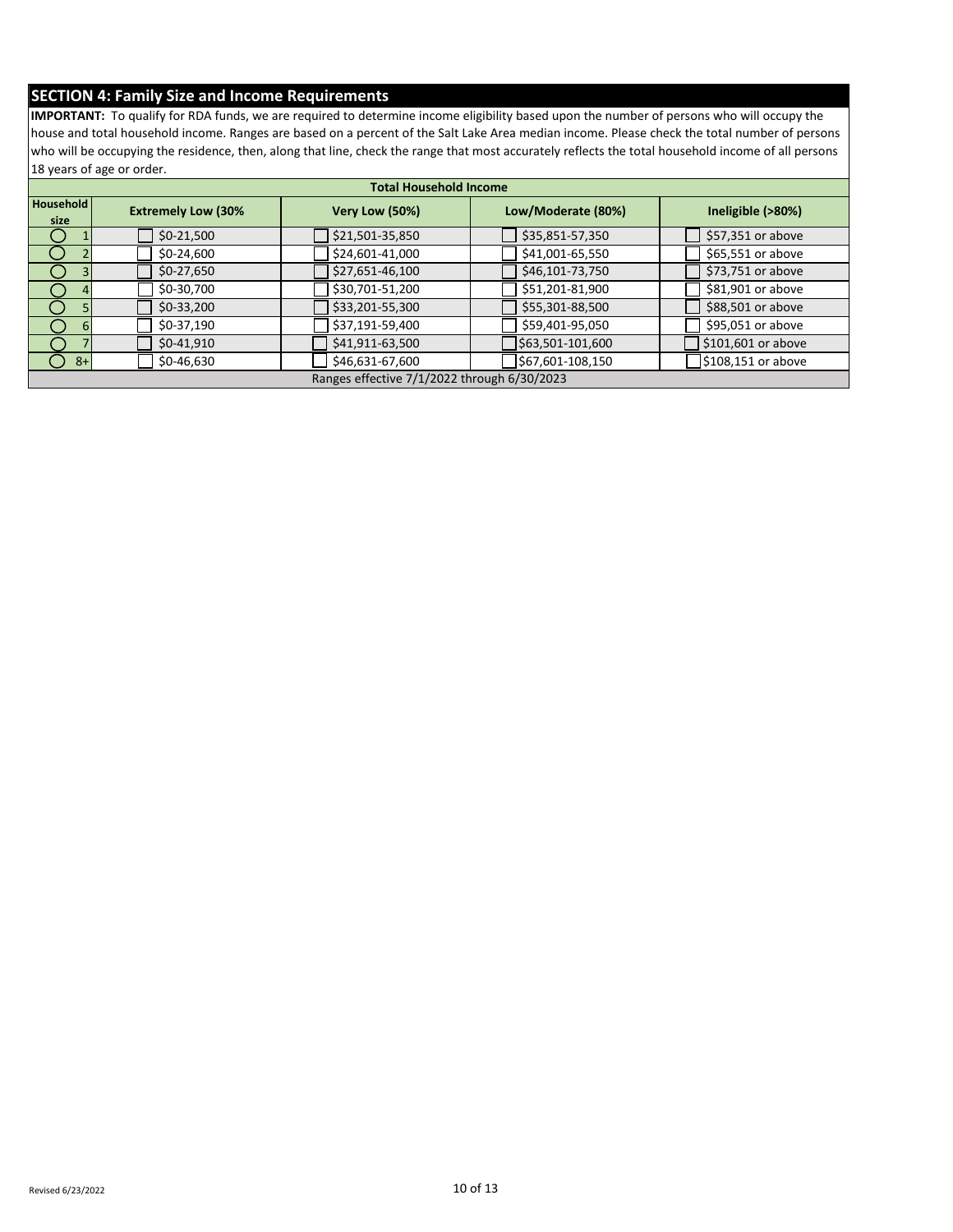| <b>SECTION 5: Home and Lender Information</b> |  |  |  |
|-----------------------------------------------|--|--|--|
|-----------------------------------------------|--|--|--|

| IMPORTANT: Before applying, Applicant must be pre-qualified for a loan and provide that information. Applicant can be approved for down<br>payment assistance before or after putting a property under contract, though before is preferred as the Program will not expedite any applications.<br>Applicant must be a first-time homebuyer or be able to document economic hardship, such as divorce. |                         |                |                      |                        |                      |                          |                   |        |       |  |     |  |
|-------------------------------------------------------------------------------------------------------------------------------------------------------------------------------------------------------------------------------------------------------------------------------------------------------------------------------------------------------------------------------------------------------|-------------------------|----------------|----------------------|------------------------|----------------------|--------------------------|-------------------|--------|-------|--|-----|--|
|                                                                                                                                                                                                                                                                                                                                                                                                       | Real Estate Agent Name: |                |                      |                        |                      |                          |                   |        |       |  |     |  |
|                                                                                                                                                                                                                                                                                                                                                                                                       | Company:                |                |                      |                        |                      | Email:                   |                   |        |       |  |     |  |
| Office Phone:                                                                                                                                                                                                                                                                                                                                                                                         |                         |                | Cell Phone:          |                        |                      |                          |                   |        |       |  |     |  |
| Loan Officer Name:                                                                                                                                                                                                                                                                                                                                                                                    |                         |                |                      |                        |                      |                          |                   |        |       |  |     |  |
|                                                                                                                                                                                                                                                                                                                                                                                                       | Company:                |                |                      |                        |                      | Email:                   |                   |        |       |  |     |  |
|                                                                                                                                                                                                                                                                                                                                                                                                       | <b>Office Phone:</b>    |                |                      |                        |                      | <b>Cell Phone:</b>       |                   |        |       |  |     |  |
| Mortgage Company Name:                                                                                                                                                                                                                                                                                                                                                                                |                         |                | <b>Contact Name:</b> |                        |                      |                          |                   |        |       |  |     |  |
|                                                                                                                                                                                                                                                                                                                                                                                                       | Address:                |                |                      |                        | Phone:               |                          |                   | Email: |       |  |     |  |
| <b>Title Company Name:</b>                                                                                                                                                                                                                                                                                                                                                                            |                         |                |                      |                        | <b>Contact Name:</b> |                          |                   |        |       |  |     |  |
|                                                                                                                                                                                                                                                                                                                                                                                                       | Address:                |                |                      |                        | Phone:               |                          |                   | Email: |       |  |     |  |
| Type of Mortgage:                                                                                                                                                                                                                                                                                                                                                                                     |                         |                | <b>FHA</b>           |                        | <b>VA</b>            |                          | Conventional      |        |       |  |     |  |
| Pre-Approval Amount:                                                                                                                                                                                                                                                                                                                                                                                  |                         | Approval Date: |                      |                        |                      |                          |                   |        |       |  |     |  |
| Your planned down-payment amount (exclude RDA and gift funds):                                                                                                                                                                                                                                                                                                                                        |                         |                |                      |                        | \$                   |                          |                   |        |       |  |     |  |
| Are you receiving any gift funds?<br>Y / N                                                                                                                                                                                                                                                                                                                                                            |                         | How much?      |                      | \$                     |                      | From whom?               |                   |        |       |  |     |  |
| If a property is already under contract, complete this section:                                                                                                                                                                                                                                                                                                                                       |                         |                |                      |                        |                      |                          |                   |        |       |  |     |  |
| <b>Property Address:</b>                                                                                                                                                                                                                                                                                                                                                                              |                         |                |                      | <b>Purchase Price:</b> |                      |                          | HOA fees, if any: |        |       |  |     |  |
| Type of Property:                                                                                                                                                                                                                                                                                                                                                                                     |                         |                | Single Family        |                        | I.                   | Townhouse                |                   |        | Condo |  | Row |  |
| Year Built:                                                                                                                                                                                                                                                                                                                                                                                           |                         |                |                      |                        |                      |                          |                   |        |       |  |     |  |
| If a single family home, is there an accessory apartment?                                                                                                                                                                                                                                                                                                                                             |                         |                |                      | Y / N                  |                      | Anticipated rent income: |                   |        |       |  |     |  |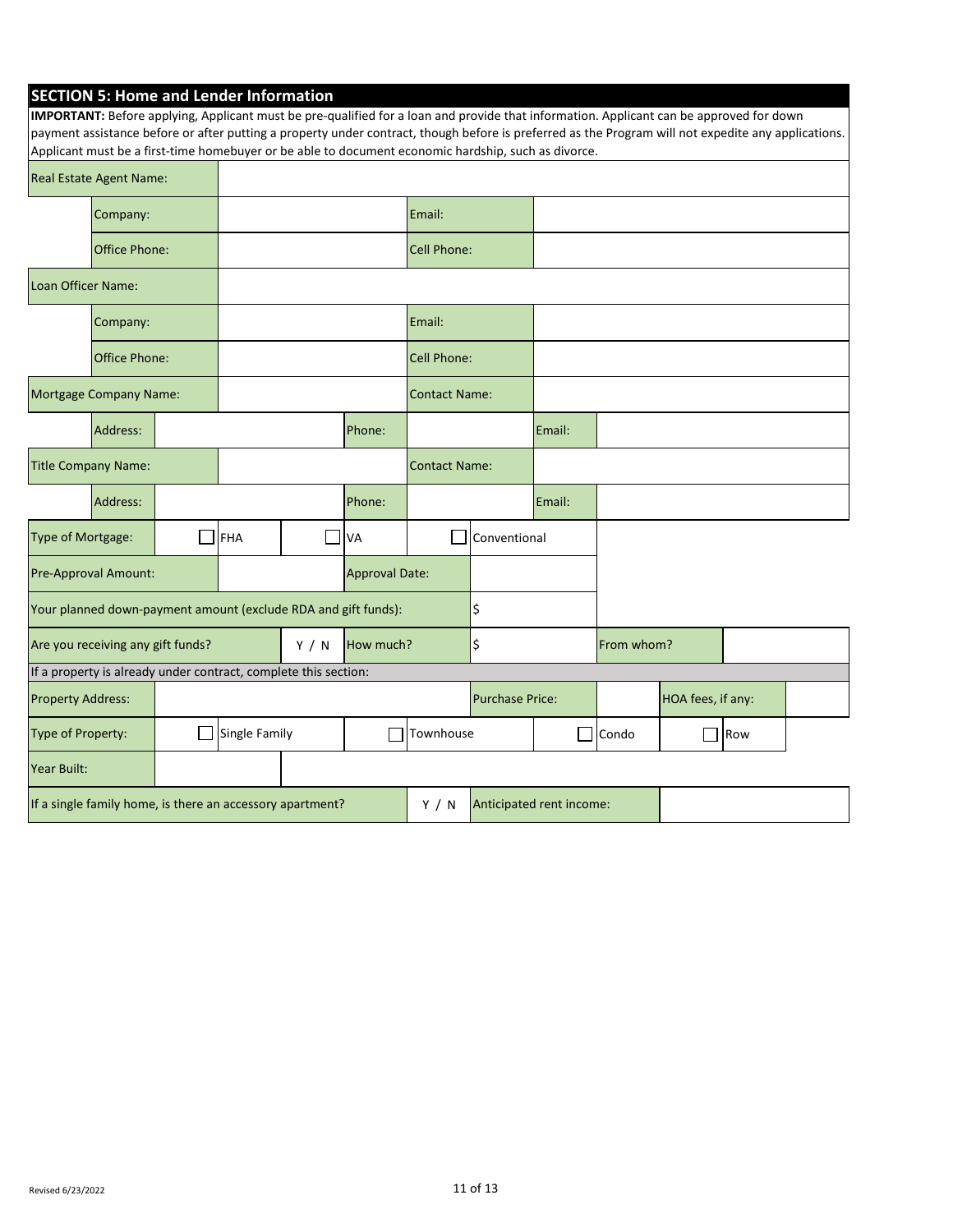## **SECTION 6: Zero Income Declaration (Fill out only if applicable)**

**IMPORTANT:** Fill out this section ONLY if one or more household members over 18 is declaring zero income. List here ONLY those household members declaring zero income.

I/We do hereby certify that the individuals listed below do NOT receive income from ANY source. I understand sources of income include but are not limited to the following:

| Wages, tips, or commissions | <b>Education Grants/Work-Study</b> | <b>Alimony</b>             | Disability Benefits     |
|-----------------------------|------------------------------------|----------------------------|-------------------------|
| Unemployment Compensation   | ISelf-employment                   | Income from Assets         | <b>I</b> Union Benefits |
| <b>Social Security</b>      | TANF                               | <b>IPensions</b>           | <b>Family Support</b>   |
| <b>Workers Compensation</b> | <b>IRetirement Funds</b>           | <b>IGeneral Assistance</b> | <b>IAnnuities</b>       |

Individuals living in the household (18 years and older) who do not receive income from any sources:

| Name: | Date of Birth: |  |
|-------|----------------|--|
| Name: | Date of Birth: |  |
| Name: | Date of Birth: |  |
| Name: | Date of Birth: |  |

*I certify that the foregoing is true, complete, and correct. Inquiries may be made to verify statements herein. I also understand that false statements or omissions are grounds for disqualification and/or prosecution under the full extent of Utah law:*

| Name: | Sign: | Date: |  |
|-------|-------|-------|--|
| Name: | Sign: | Date: |  |
| Name: | Sign: | Date: |  |
| Name: | Sign: | Date: |  |